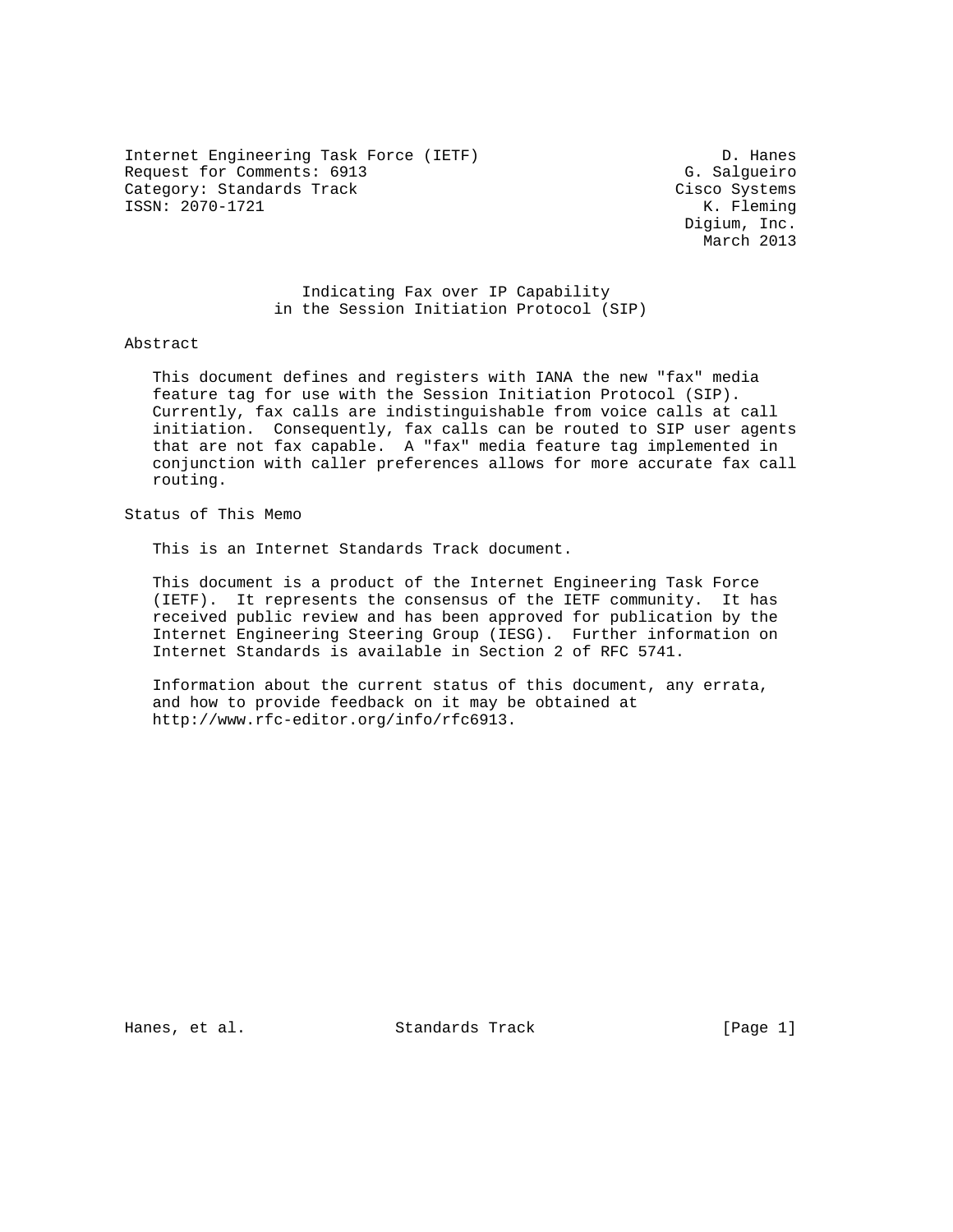## Copyright Notice

 Copyright (c) 2013 IETF Trust and the persons identified as the document authors. All rights reserved.

 This document is subject to BCP 78 and the IETF Trust's Legal Provisions Relating to IETF Documents (http://trustee.ietf.org/license-info) in effect on the date of publication of this document. Please review these documents carefully, as they describe your rights and restrictions with respect to this document. Code Components extracted from this document must include Simplified BSD License text as described in Section 4.e of the Trust Legal Provisions and are provided without warranty as described in the Simplified BSD License.

Table of Contents

| 2.1   |                                       |  |
|-------|---------------------------------------|--|
|       |                                       |  |
|       | 4. Usage of the "sip.fax" Parameter 4 |  |
| $5 -$ |                                       |  |
|       |                                       |  |
|       |                                       |  |
|       |                                       |  |
|       |                                       |  |
|       |                                       |  |
|       | Informative References 8              |  |
|       |                                       |  |

## 1. Introduction

 Fax communications in the Session Initiation Protocol (SIP) [RFC3261] are handled in a "voice first" manner. Indications that a user desires to use a fax transport protocol, such as ITU-T T.38 [T38], to send a fax are not known when the initial INVITE message is sent. The call is set up as a voice call first, and then, only after it is connected, does a switchover to the T.38 [T38] protocol occur. This is problematic in that fax calls can be routed inadvertently to SIP user agents (UAs) that are not fax capable.

 To ensure that fax calls are routed to fax-capable SIP UAs, an implementation of caller preferences defined in RFC 3841 [RFC3841] can be used. Feature preferences are a part of RFC 3841 [RFC3841] that would allow UAs to express their preference for receiving fax communications. Subsequently, SIP servers take these preferences into account to increase the likelihood that fax calls are routed to fax-capable SIP UAs.

Hanes, et al. Standards Track [Page 2]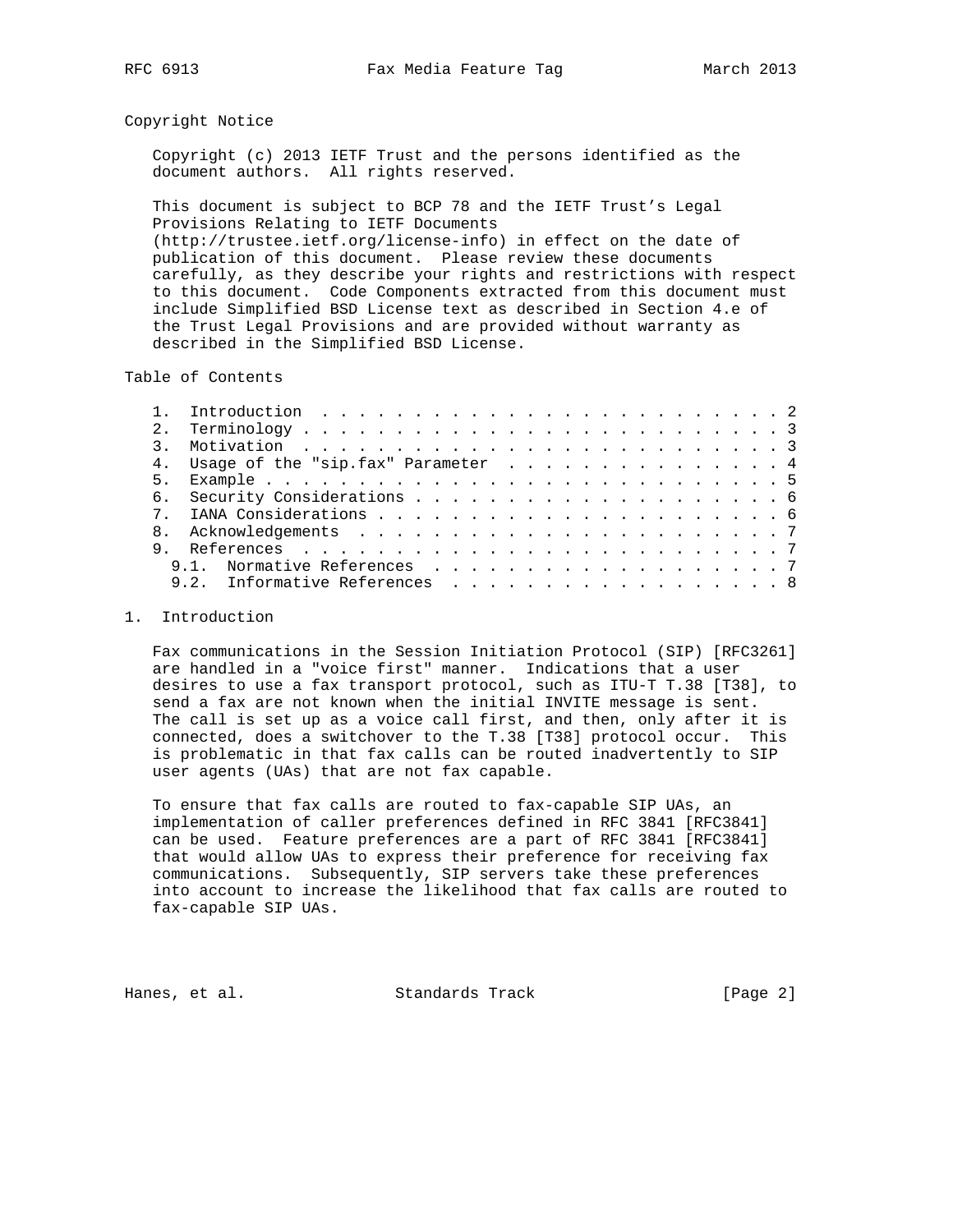This document defines the "fax" media feature tag for use in the SIP tree, as per Section 12.1 of RFC 3840 [RFC3840]. This feature tag will be applied per RFC 3841 [RFC3841] as a feature preference for fax-capable UAs.

2. Terminology

 The key words "MUST", "MUST NOT", "REQUIRED", "SHALL", "SHALL NOT", "SHOULD", "SHOULD NOT", "RECOMMENDED", "MAY", and "OPTIONAL" in this document are to be interpreted as described in RFC 2119 [RFC2119].

3. Motivation

 In the majority of circumstances, it is preferred that capabilities be handled in the Session Description Protocol (SDP) portion of the SIP [RFC3261] communication. However, fax is somewhat unique in that the ultimate intention of the call is not accurately signaled in the initial SDP exchange. Specifically, indications of T.38 [T38] or any other fax transport protocol in the call are not known when the call is initiated by an INVITE message. Fax calls are always considered voice calls until after they are connected. This results in the possibility of fax calls being received by SIP UAs that are not capable of handling fax transmissions.

 For example, Alice wants to send a fax to Bob. Bob has registered two SIP UAs. The first SIP UA is not fax capable, but the second one supports the T.38 [T38] fax protocol. Currently, SIP servers are unable to know at the time that the call starts that Alice prefers a fax-capable SIP UA to handle her call. Additionally, the SIP servers are also not aware of which of Bob's SIP UAs are fax capable.

 To resolve this issue of calls not arriving at a UA that supports fax, this document defines a new media feature tag specific to fax, per RFC 3840 [RFC3840]. Caller preferences, as defined in RFC 3841 [RFC3841], can then be used for registering UAs that support fax and for routing fax calls to these UAs. Thus, Alice can express up front that she prefers a T.38 [T38] fax-capable SIP UA for this call. At the same time, Bob's SIP UAs have expressed their fax capabilities as well during registration. Now, when Alice places a fax call to Bob, the call is appropriately routed to Bob's fax-capable SIP UA.

Hanes, et al. Standards Track [Page 3]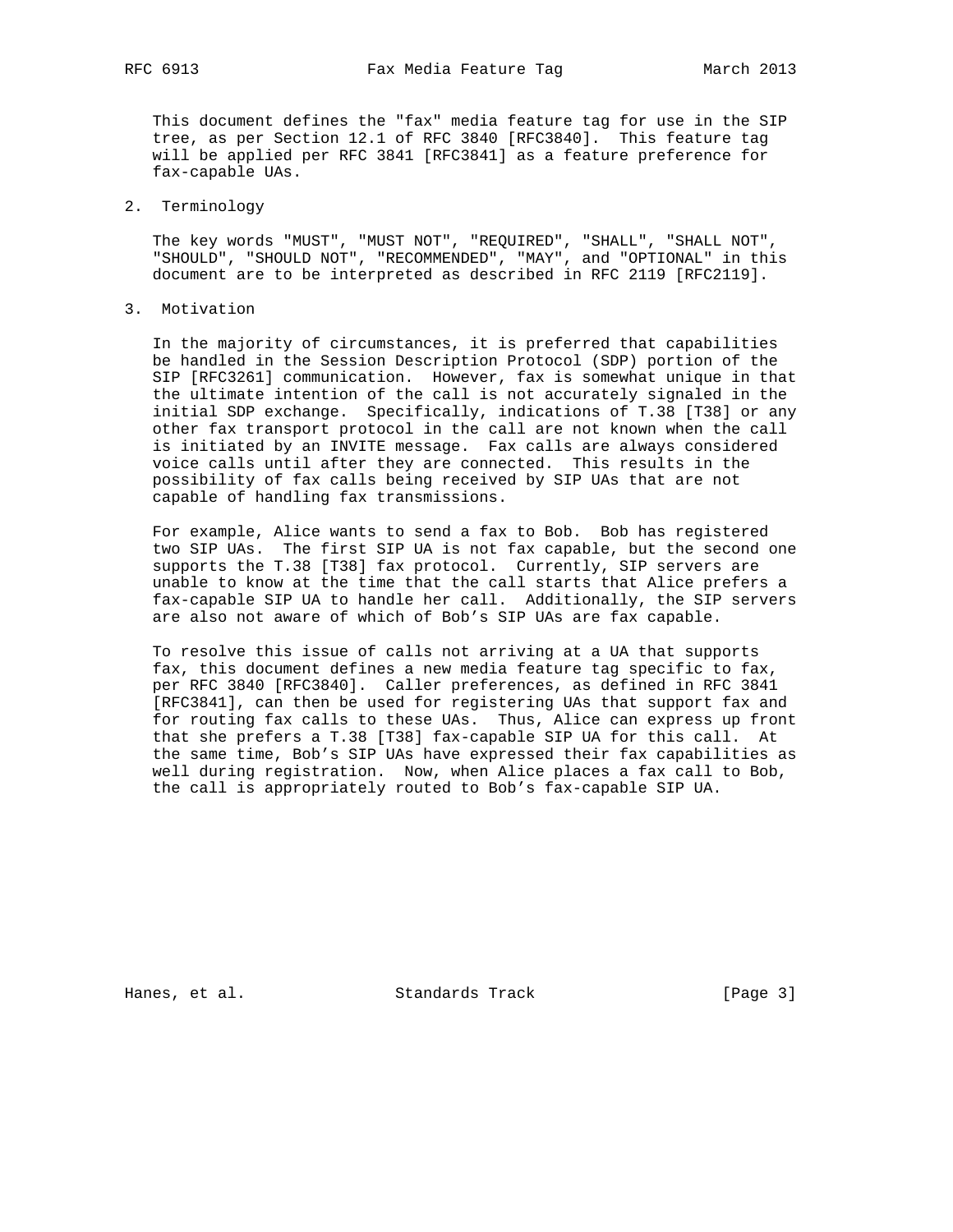## 4. Usage of the "sip.fax" Parameter

 The "sip.fax" media feature tag is a new string parameter, defined in this document, that allows a call to indicate a fax preference. A receiving UA includes the "sip.fax" media feature tag in the Contact header field of REGISTER messages to indicate that it is fax capable, and a SIP Registrar includes this tag in the Contact header field of its 200 OK response to confirm the registration of this preference, all as per RFC 3840 [RFC3840].

 A calling UA SHOULD include the "sip.fax" media feature tag in the Accept-Contact header of an INVITE request in order to express its desire for a call to be routed to a fax-capable UA. Otherwise, without this tag, fax call determination is not possible until after the call is connected. If a calling UA includes the "sip.fax" tag and the SIP network elements that process the call (including the called UAs) implement the procedures of RFC 3840 and RFC 3841, the call will be preferentially routed to UAs that have advertised their support for this feature (by including it in the Contact header of their REGISTER requests, as documented above).

 It is possible for the calling UA to utilize additional procedures defined in RFC 3840 and RFC 3841 to express a requirement (instead of a preference) that its call be delivered to fax-capable UAs. However, the calling UA SHOULD NOT require the "sip.fax" media type. Doing so could result in call failure for a number of reasons, not only because there may not be any receiving UAs registered that have advertised their support for this feature, but also because one or more SIP network elements that process the call may not support the processing defined in RFC 3840 and RFC 3841. A calling UA that wishes to express this requirement should be prepared to relax it to a preference if it receives a failure response indicating that the requirement mechanism itself is not supported by the called UAs, their proxies, or other SIP network elements.

 When calls do connect through the use of "sip.fax" either as a preference or a requirement, UAs should follow standard fax negotiation procedures documented in ITU-T T.38 [T38] for T.38 fax calls and ITU-T G.711 [G711] and ITU-T V.152 [V152], Sections 6 and 6.1, for fax passthrough calls. Subsequently, the "sip.fax" feature tag has two allowed values: "t38" and "passthrough". The "t38" value indicates that the impending call will utilize the ITU-T T.38 [T38] protocol for the fax transmission. The "passthrough" value indicates that the ITU-T G.711 [G711] codec will be used to transport the fax call.

Hanes, et al. Standards Track [Page 4]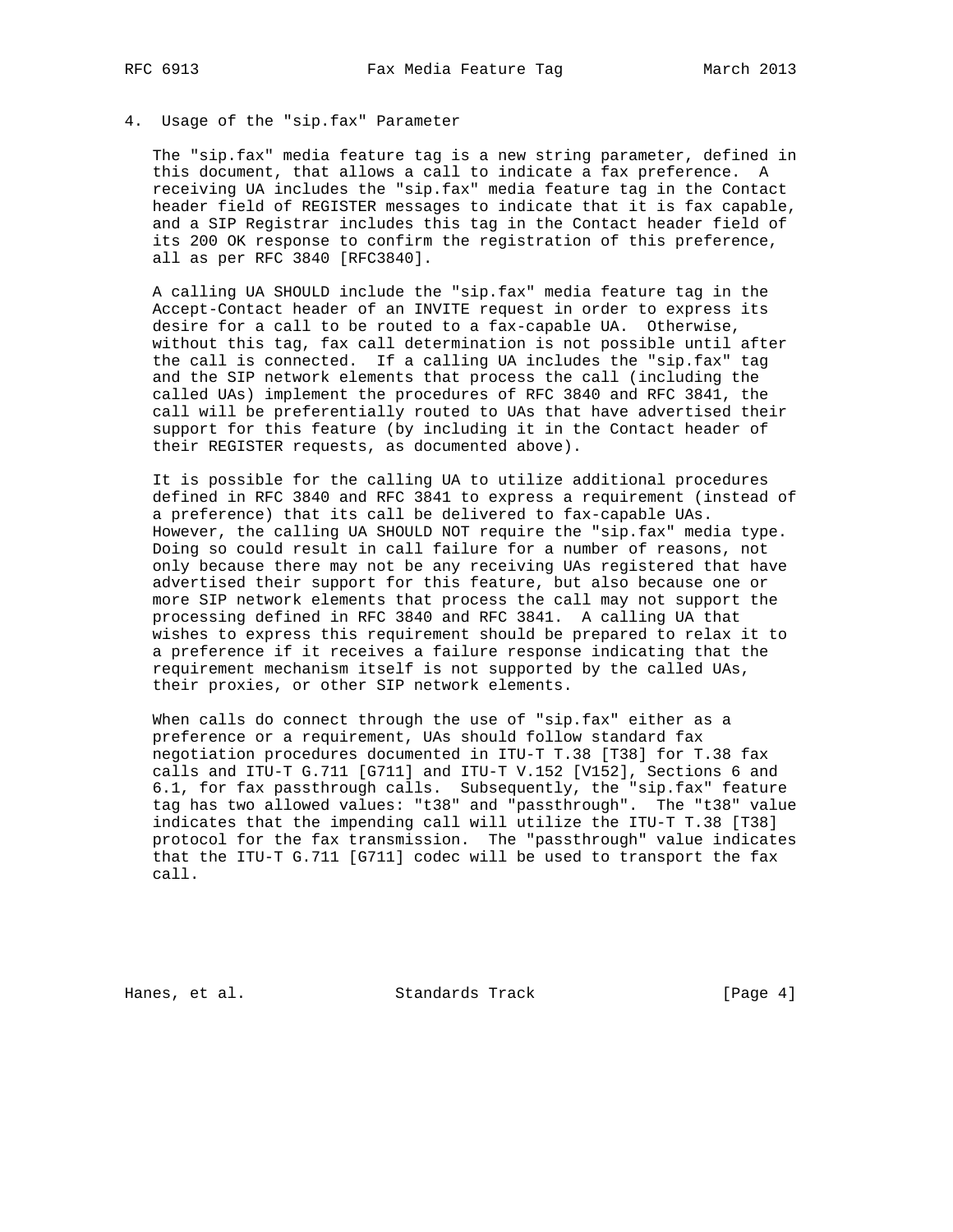## 5. Example

 Bob registers with the fax media feature tag. The message flow is shown in Figure 1:

 SIP Registrar Bob's SIP UA ˜˜˜˜˜˜˜˜˜˜˜˜˜˜˜˜˜˜˜˜˜˜˜˜˜˜˜˜˜˜˜˜˜˜˜˜˜˜˜˜˜˜˜˜˜˜˜˜˜ | | | REGISTER F1 | |<------------------------------| | | | 200 OK F2 | |------------------------------>| | |

Figure 1: Fax Media Feature Tag SIP Registration Example

F1 REGISTER Bob -> Registrar

 REGISTER sip:example.com SIP/2.0 Via: SIP/2.0/TCP bob-TP.example.com:5060;branch=z9hG4bK309475a2 From: <sip:bob-tp@example.com>;tag=a6c85cf To: <sip:bob-tp@pexample.com> Call-ID: a84b4c76e66710 Max-Forwards: 70 CSeq: 116 REGISTER Contact: <sip:bob-tp@pc33.example.com;transport=tcp>;+sip.fax="t38" Expires: 3600 The registrar responds with a 200 OK: F2 200 OK Registrar -> Bob SIP/2.0 200 OK From: <sip:bob-tp@example.com>;tag=a6c85cf To: <sip:bob-tp@example.com>;tag=1263390604 Contact: <sip:bob-tp@example.com;transport=tcp>;+sip.fax="t38" Expires: 120 Call-ID: a84b4c76e66710 Via: SIP/2.0/TCP bob-TP.example.com:5060;branch=z9hG4bK309475a2 CSeq: 116 REGISTER Expires: 3600 Callers desiring to express a preference for fax will include the "sip.fax" media feature tag in the Accept-Contact header of their INVITE.

Hanes, et al. Standards Track [Page 5]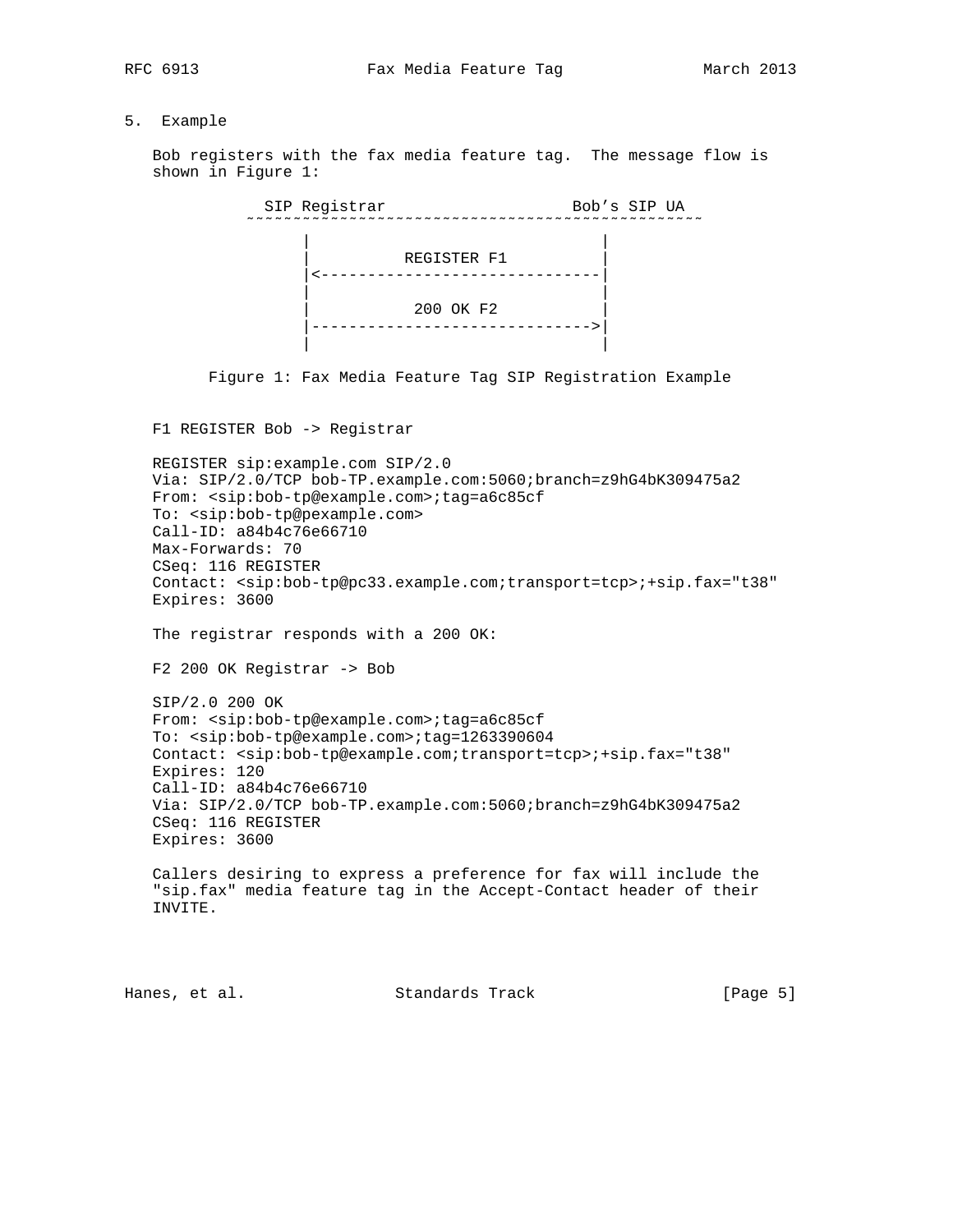INVITE sip:bob@biloxi.example.com SIP/2.0 Via: SIP/2.0/TCP client.atlanta.example.com:5060;branch=z9hG4bK74b43 Max-Forwards: 70 From: Alice <sip:alice@atlanta.example.com>;tag=9fxced76sl To: Bob <sip:bob@biloxi.example.com> Accept-Contact: \*;+sip.fax="t38" Call-ID: 3848276298220188511@atlanta.example.com CSeq: 1 INVITE Contact: <sip:alice@client.atlanta.example.com;transport=tcp> Content-Type: application/sdp Content-Length: 151

6. Security Considerations

 The security considerations related to the use of media feature tags from Section 11.1 of RFC 3840 [RFC3840] apply.

7. IANA Considerations

 This specification adds a new media feature tag to the SIP Media Feature Tag Registration Tree per the procedures defined in RFC 2506 [RFC2506] and RFC 3840 [RFC3840].

Media feature tag name: sip.fax

ASN.1 Identifier: 1.3.6.1.8.4.25

- Summary of the media feature indicated by this tag: This feature tag indicates whether a communications device supports the ITU-T T.38 [T38] fax protocol ("t38") or the passthrough method of fax transmission using the ITU-T G.711 [G711] audio codec ("passthrough").
- Values appropriate for use with this feature tag: Token with an equality relationship. Values are:
	- t38: The device supports the "image/t38" media type [RFC3326] and implements ITU-T T.38 [T38] for transporting the ITU-T T.30 [T30] and ITU-T T.4 [T4] fax data over IP.
	- passthrough: The device supports the "audio/pcmu" and "audio/ pcma" media types [RFC4856] for transporting ITU-T T.30 [T30] and ITU-T T.4 [T4] fax data using the ITU-T G.711 [G711] audio codec. Additional implementation recommendations are in ITU-T V.152 [V152], Sections 6 and 6.1.

Hanes, et al. Standards Track [Page 6]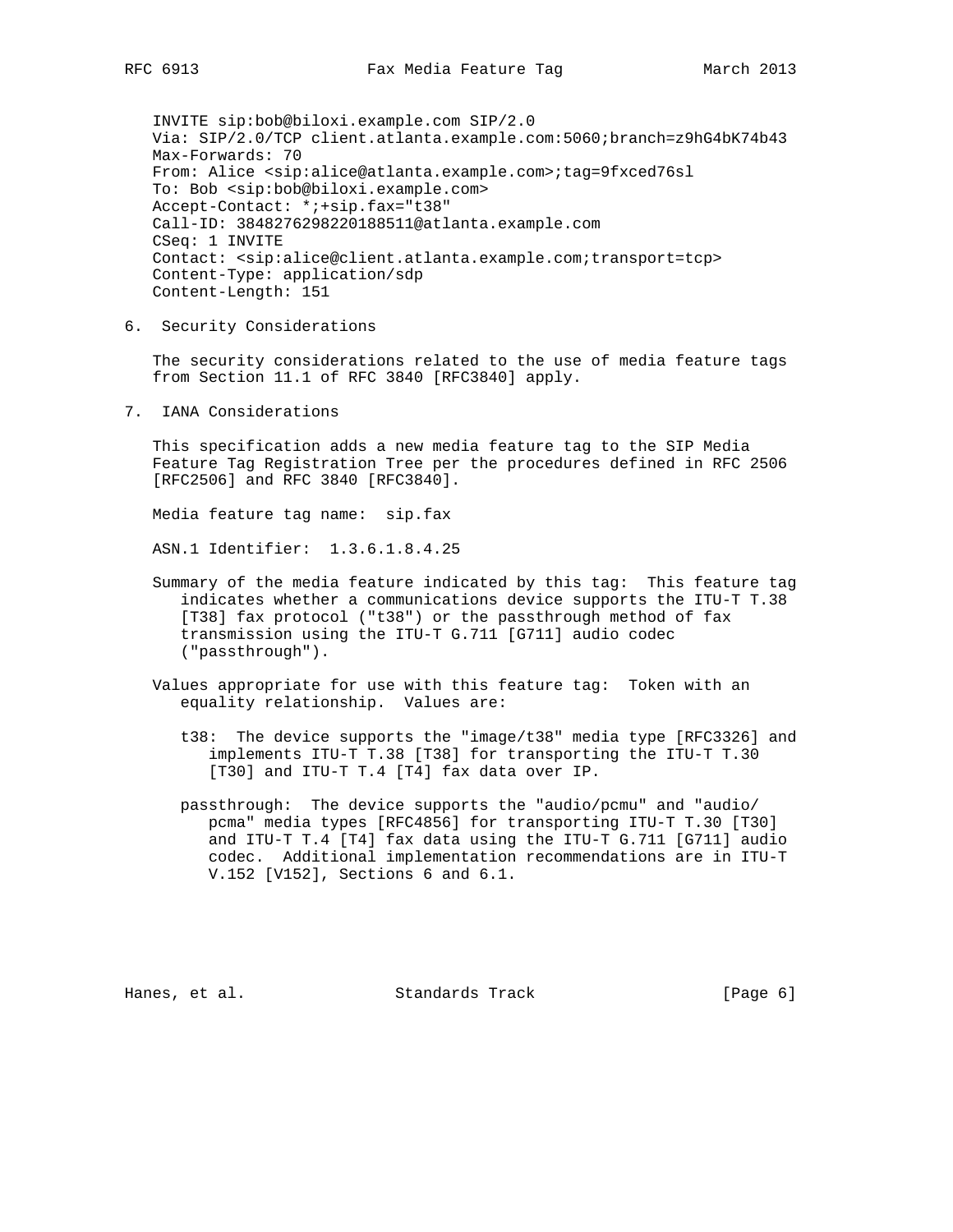- The feature tag is intended primarily for use in the following applications, protocols, services, or negotiation mechanisms: This feature tag is most useful in a communications application for the early identification of a Fax over IP (FoIP) call.
- Examples of typical use: Ensuring a fax call is routed to a fax capable SIP UA.

Related standards or documents: RFC 6913

- Security Considerations: The security considerations related to the use of media feature tags from Section 11.1 of RFC 3840 [RFC3840] apply.
- 8. Acknowledgements

 This document is a result of the unique cooperation between the SIP Forum and the i3 Forum, who embarked on a groundbreaking international test program for FoIP to improve the interoperability and reliability of fax communications over IP networks, especially tandem networks. The authors would like to acknowledge the effort and dedication of all the members of the Fax-over-IP (FoIP) Task Group in the SIP Forum and the communications carriers of the I3 Forum who contributed to this global effort.

 This memo has benefited from the discussion and review of the DISPATCH working group, especially the detailed and thoughtful comments and corrections of Dan Wing, Paul Kyzivat, Christer Holmberg, Charles Eckel, Hadriel Kaplan, Tom Yu, Dale Worley, Adrian Farrel, and Pete Resnick.

 The authors also thank Gonzalo Camarillo for his review and AD sponsorship of this draft and DISPATCH WG chair, Mary Barnes, for her review and support.

- 9. References
- 9.1. Normative References
	- [RFC2119] Bradner, S., "Key words for use in RFCs to Indicate Requirement Levels", BCP 14, RFC 2119, March 1997.
	- [RFC3261] Rosenberg, J., Schulzrinne, H., Camarillo, G., Johnston, A., Peterson, J., Sparks, R., Handley, M., and E. Schooler, "SIP: Session Initiation Protocol", RFC 3261, June 2002.

Hanes, et al. Standards Track [Page 7]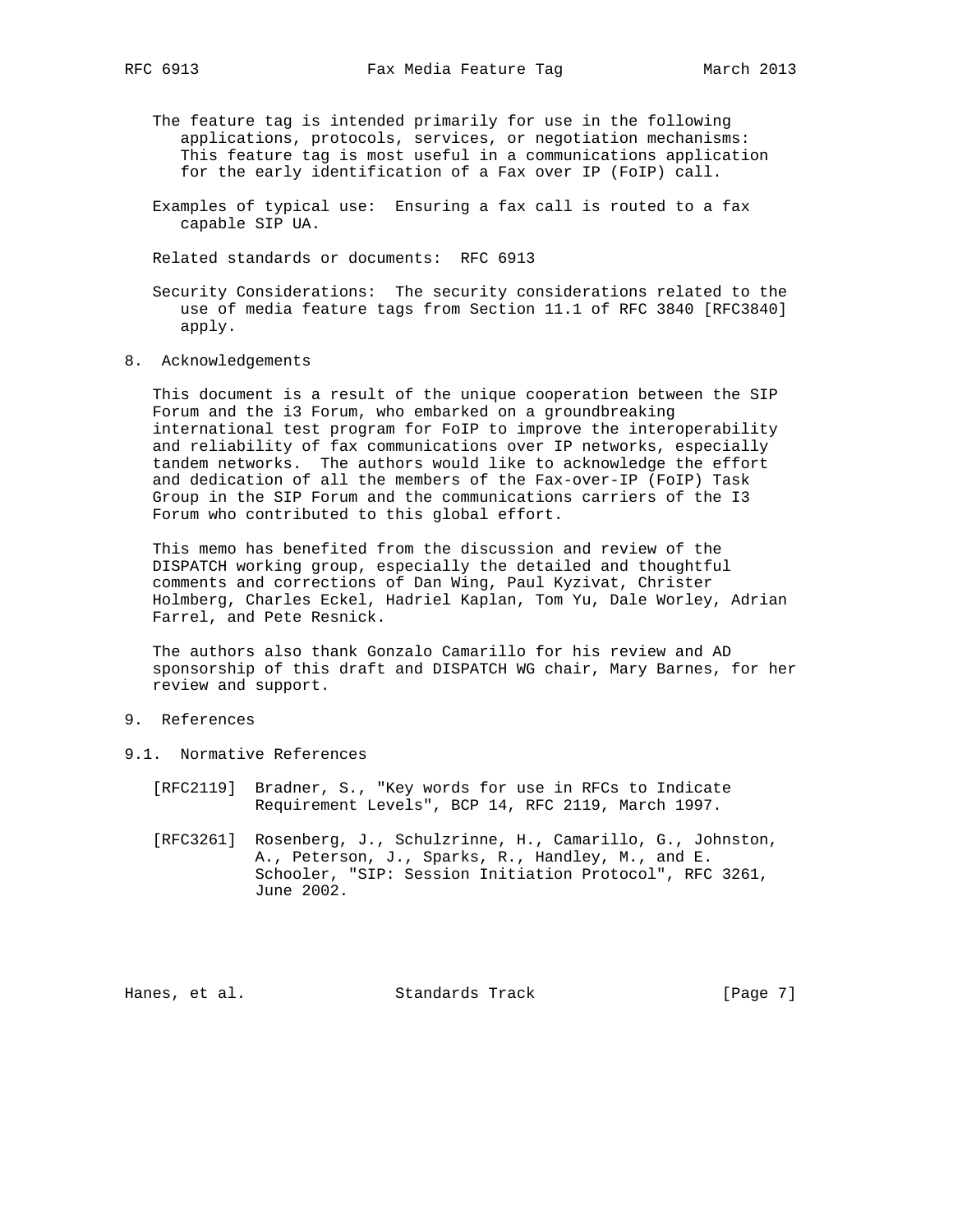- - [RFC3840] Rosenberg, J., Schulzrinne, H., and P. Kyzivat, "Indicating User Agent Capabilities in the Session Initiation Protocol (SIP)", RFC 3840, August 2004.
	- [RFC3841] Rosenberg, J., Schulzrinne, H., and P. Kyzivat, "Caller Preferences for the Session Initiation Protocol (SIP)", RFC 3841, August 2004.
	- [T38] International Telecommunication Union, "Procedures for real-time Group 3 facsimile communication over IP Networks", ITU-T Recommendation T.38, October 2010.
- 9.2. Informative References
	- [G711] International Telephone and Telegraph Consultative Committee, "Pulse Code Modulation (PCM) of Voice Frequencies", CCITT Recommendation G.711, 1972.
	- [RFC2506] Holtman, K., Mutz, A., and T. Hardie, "Media Feature Tag Registration Procedure", BCP 31, RFC 2506, March 1999.
	- [RFC3326] Schulzrinne, H., Oran, D., and G. Camarillo, "The Reason Header Field for the Session Initiation Protocol (SIP)", RFC 3326, December 2002.
	- [RFC4856] Casner, S., "Media Type Registration of Payload Formats in the RTP Profile for Audio and Video Conferences", RFC 4856, February 2007.
	- [T30] International Telecommunication Union, "Procedures for document facsimile transmission in the general switched telephone network", ITU-T Recommendation T.30, September 2005.
	- [T4] International Telecommunication Union, "Standardization of Group 3 facsimile terminals for document transmission", ITU-T Recommendation T.4, July 2003.
	- [V152] International Telecommunication Union, "Procedures for supporting voice-band data over IP networks", ITU-T Recommendation V.152, September 2010.

Hanes, et al. Standards Track [Page 8]